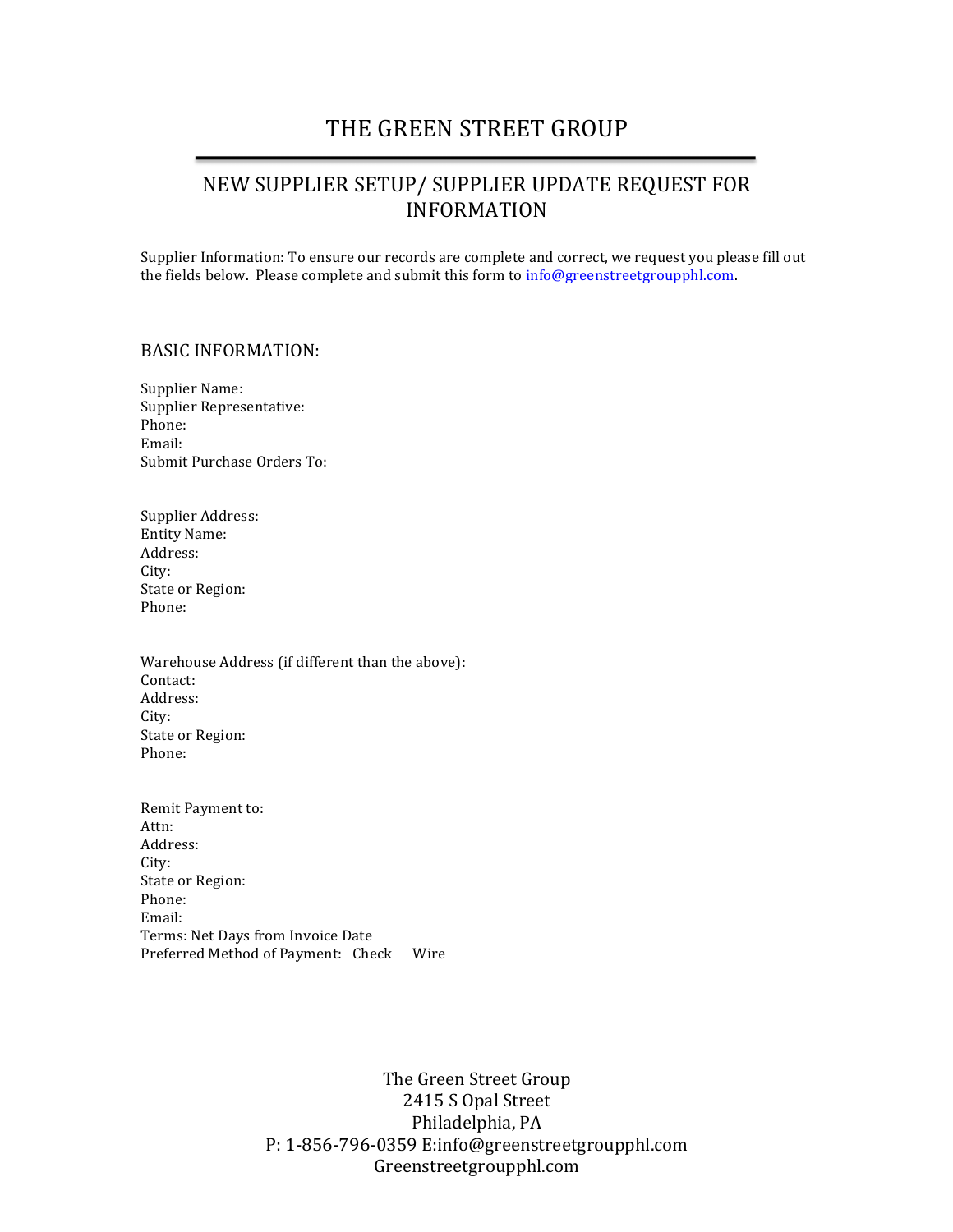## Product Information:

| Label Name                   |  |
|------------------------------|--|
|                              |  |
| Wine Notes (Attributes/      |  |
| <b>Recommended Pairings)</b> |  |
| Alcohol Content              |  |
|                              |  |
| <b>Annual Production</b>     |  |
| <b>Wholesale Price Point</b> |  |
| <b>Additional Notes</b>      |  |

| Label Name                                   |  |
|----------------------------------------------|--|
|                                              |  |
| Wines Notes (Attributes/<br>Taste/ Pairings) |  |
|                                              |  |
| Alcohol Content                              |  |
|                                              |  |
| <b>Annual Production</b>                     |  |
|                                              |  |
| <b>Wholesale Price Point</b>                 |  |
|                                              |  |
| <b>Additional Notes</b>                      |  |
|                                              |  |

The Green Street Group 2415 S Opal Street Philadelphia, PA P: 1-856-796-0359 E:info@greenstreetgroupphl.com Greenstreetgroupphl.com